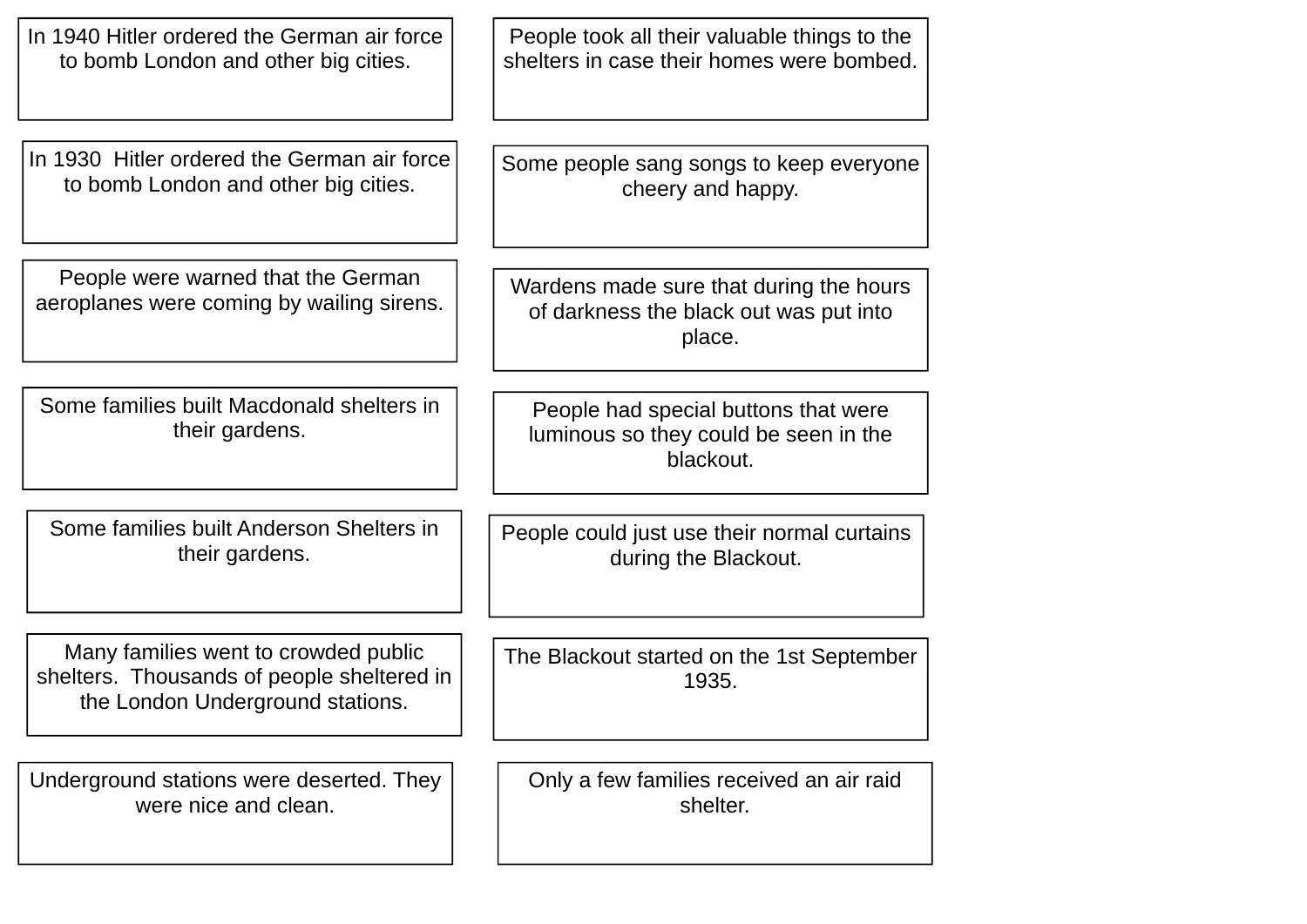| The shelters were named after the British<br>Prime Minister.            | Air raids mainly happened at night and<br>many people put bunk beds in their shel-<br>ters.                   |
|-------------------------------------------------------------------------|---------------------------------------------------------------------------------------------------------------|
| Over two million shelters were handed out                               | For 57 nights thousands of tonnes of                                                                          |
| and most of them were free.                                             | bombs rained down on London.                                                                                  |
| People were warned that the German                                      | Over 1200 people were killed and 2000                                                                         |
| aeroplanes were coming by wailing sirens.                               | seriously injured.                                                                                            |
| Shelters protected people from blast dam-<br>age and falling buildings. | ARP wardens operated sirens. They had to<br>check the blackout and organise rescue<br>work after an air raid. |
| Anderson shelters were found indoors and                                | Over 12,000 people were killed and 20,000                                                                     |
| were like metal cages.                                                  | were seriously injured.                                                                                       |
| Morrison shelters were found indoors and                                | Cities around Britain on the coast were                                                                       |
| were like metal cages.                                                  | bombed.                                                                                                       |
| Shelters were damp and uncomfortable but                                | Children enjoyed collecting bits of shrapnel                                                                  |
| could protect six people.                                               | as souvenirs of the Blitz.                                                                                    |